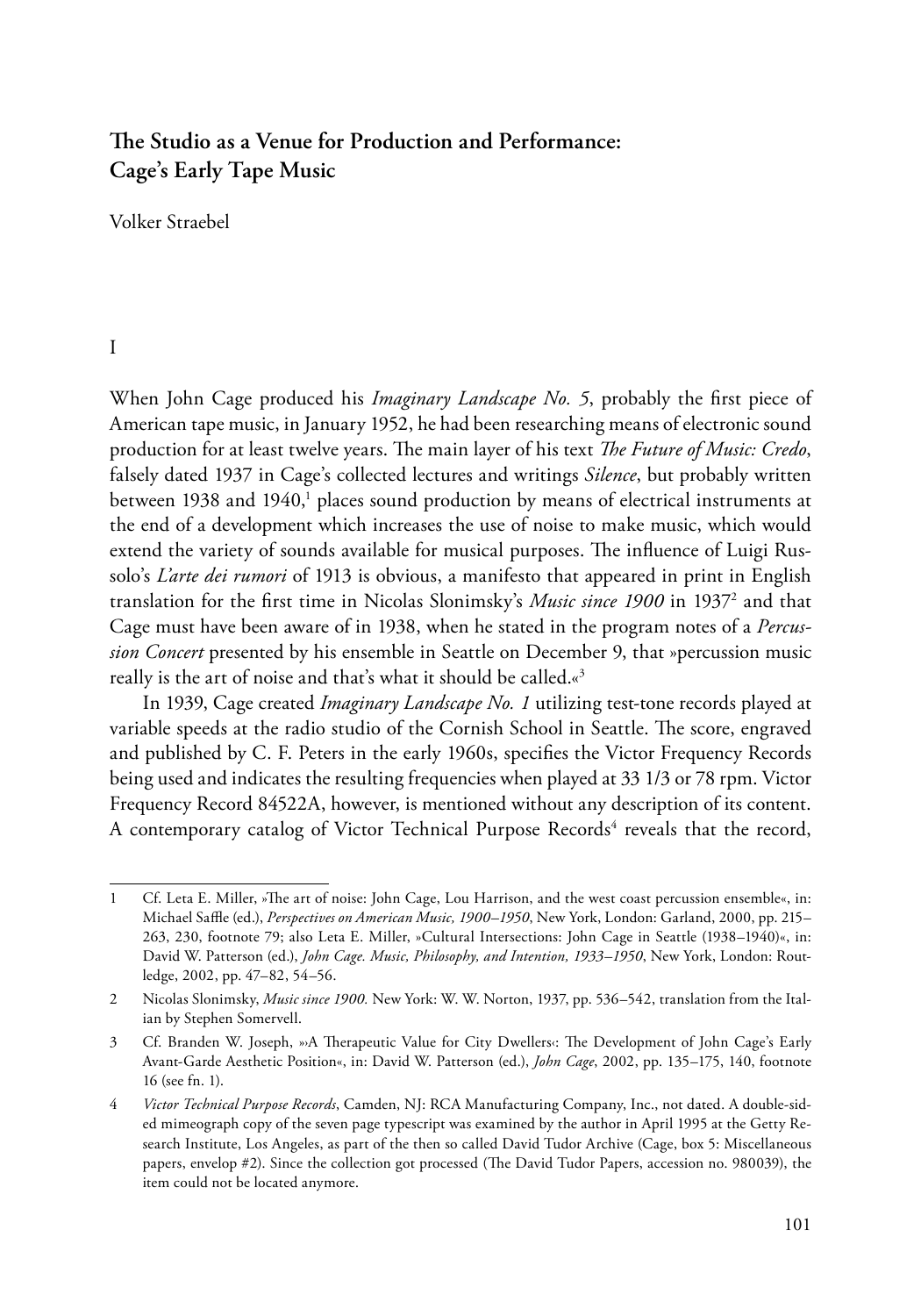played at 78 rpm, contains a steady glissando from 10 kHz down to 30 Hz over the course of  $6\frac{1}{2}$  minutes, with buzzer signals marking certain frequencies.<sup>5</sup>

While the sounds produced by the other constant frequency records can be calculated and synthesized by other means following the information given in the score $\rm ^6$ , Cage did not properly describe the sound of Victor Frequency Record 84522A. What looks like carelessness on the part of the composer results in a challenge for music historians and media archeologists, rather emphasizing the question of the very nature of the composition *Imaginary Landscape No. 1.* The instructions state »the performance may […] be broadcast and/or recorded«, and indeed a recording was made in 1939 by John and Xenia Cage, Doris Dennison and Margaret Jansen in the radio studio of the Cornish School in Seattle, that was not only used in dance performances by Bonnie Bird (1940) and Marian van Tuyl (1941), but was also played in concert performances at the Cornish Theater in Seattle 1939 and at the 25 year anniversary concert at Town Hall, New York, in 1958.7 That Cage in this case valued the playing of a record no less than a live performance, perhaps even favored it over the latter, is for my understanding evident from the publication history of the score. When the score was put in print some 20 years after its composition, the required records were not easily accessible anymore, and if Cage had been more interested in repeated live performances of *Imaginary Landscape No. 1*, he would have provided his publisher with a set of those records to be included in its rental library.

The recording of the Town Hall concert of 1958 represents the playing of the record of Cage's own realization of his *Imaginary Landscape No. 1* of 1939.<sup>8</sup> However, on comparing this recording with the score, we notice not only differences in respect to repetition and duration of the sounds produced by player 2, also some cymbal rolls and glissandi on the string piano are either missing or too soft to be noticeable.

<sup>5</sup> »Buzzer signals have been put on the record at various frequencies in order to facilitate the use of the record for overall audio curves. These buzzer signals occur at 10,000, 9,000, 8,000, 5,000, 4,000, 2,000, 1,000, 500, 200, 100, 50. The record ends at 30 cycles and no buzzer signal occurs at this point.« *Victor Technical Purpose Records*, p. 7 (see fn. 4).

<sup>6</sup> The published score (John Cage, *Imaginary Landscape No. 1*, New York: Henmar Press / C. F. Peters, EP 6716, 1960) erroneously calls for 435 Hz for Victor Frequency Record 84522 B at 33 1/3 rpm, while Cage's manuscript, like the *Victor Technical Purpose Records* catalogue, states 433 Hz (cf. John Cage Music Manuscript Collection at New York Public Library, JPB 94-24 Folder 46).

<sup>7</sup> Cf. Robert Dunn (ed.), *John Cage* [catalogue], New York: Edition Peters, 1962, p. 36.

<sup>8</sup> *The 25-Year Retrospective Concert of the Music of John Cage* [1958], 3 CDs, Mainz: Wergo, WER 62472, 1994.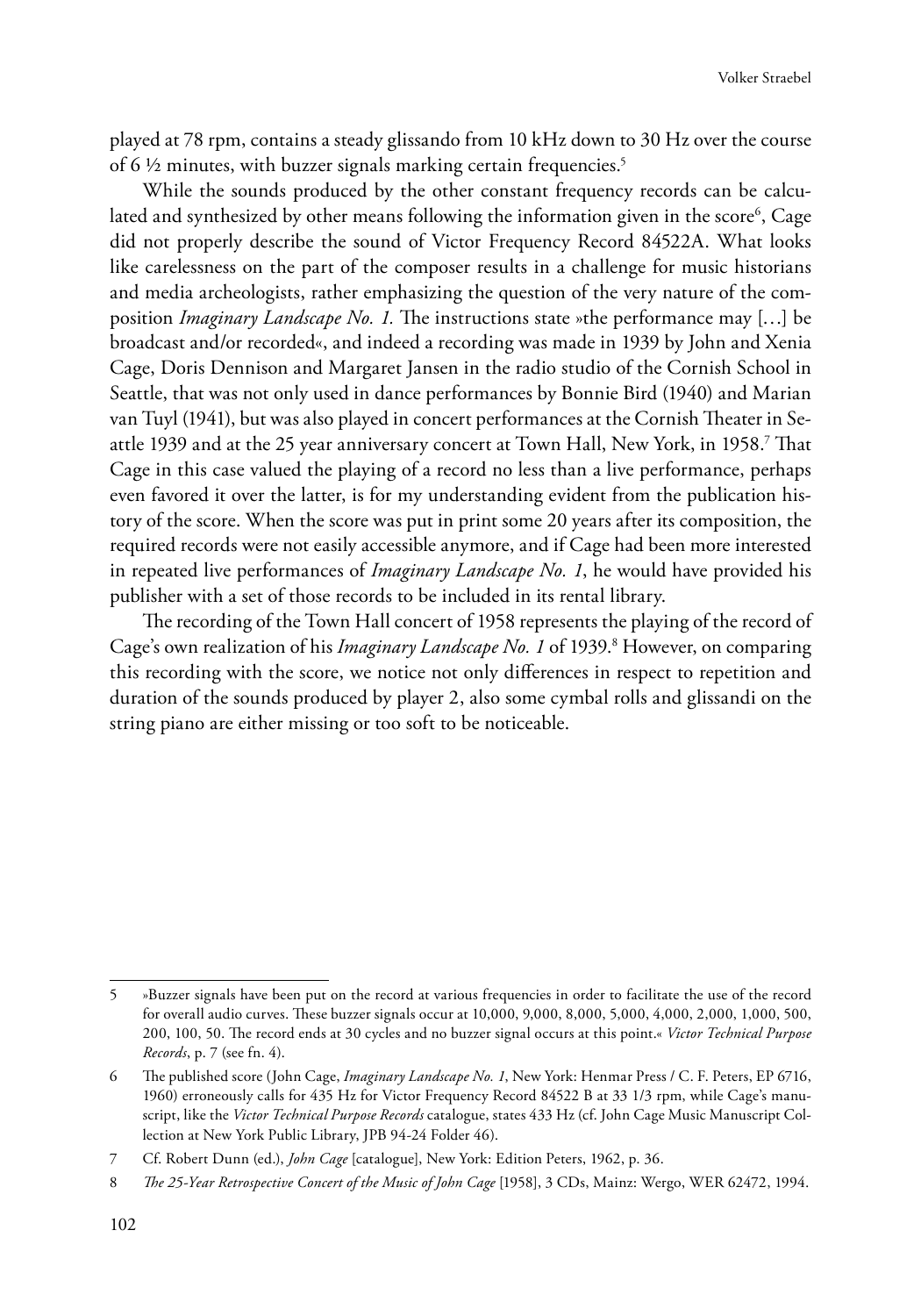

Fig. 1: John Cage, *Imaginary Landscape No. 1* (reduction), beginning. The 1<sup>st</sup> voice (player 1) is of constant frequency (433 Hz and 1000 Hz), while the 2<sup>nd</sup> voice (player 2) presents the slowly decreasing glissando of Victor Frequency Record 84522A. x indicates, where the clutch is shifted. The speed decreases there abruptly to 33 1/3 rpm, before it evenly increases to 78 rpm within ca. 5*'*. The upper stave is a reduction of the published score, the lower stave a transcription of the 1939 realization. Mss. 7, 12, and 13 of the latter are a little longer than notated.

It is remarkable, that the recording's deviations from the score intersect with the work's structure of »[f]our 15-measure sections divided into three equal parts [that] alternate with three interludes and a coda«.<sup>9</sup> In the recording, the first two parts of the first section are six instead of five measures each, thereby creating a 17-measure section with its last part one measure shorter than the other two. However, since the second section follows the same rules, this deviation appears to be less the result of an erroneous performance than an intended adjustment of the work's structure.

<sup>9</sup> John Cage, »Notes on Compositions I«, in: idem, *Writer. Previously uncollected pieces*, ed. by Richard Kostelanetz, New York: Limelight Editions, 1993, pp. 5–13, 7.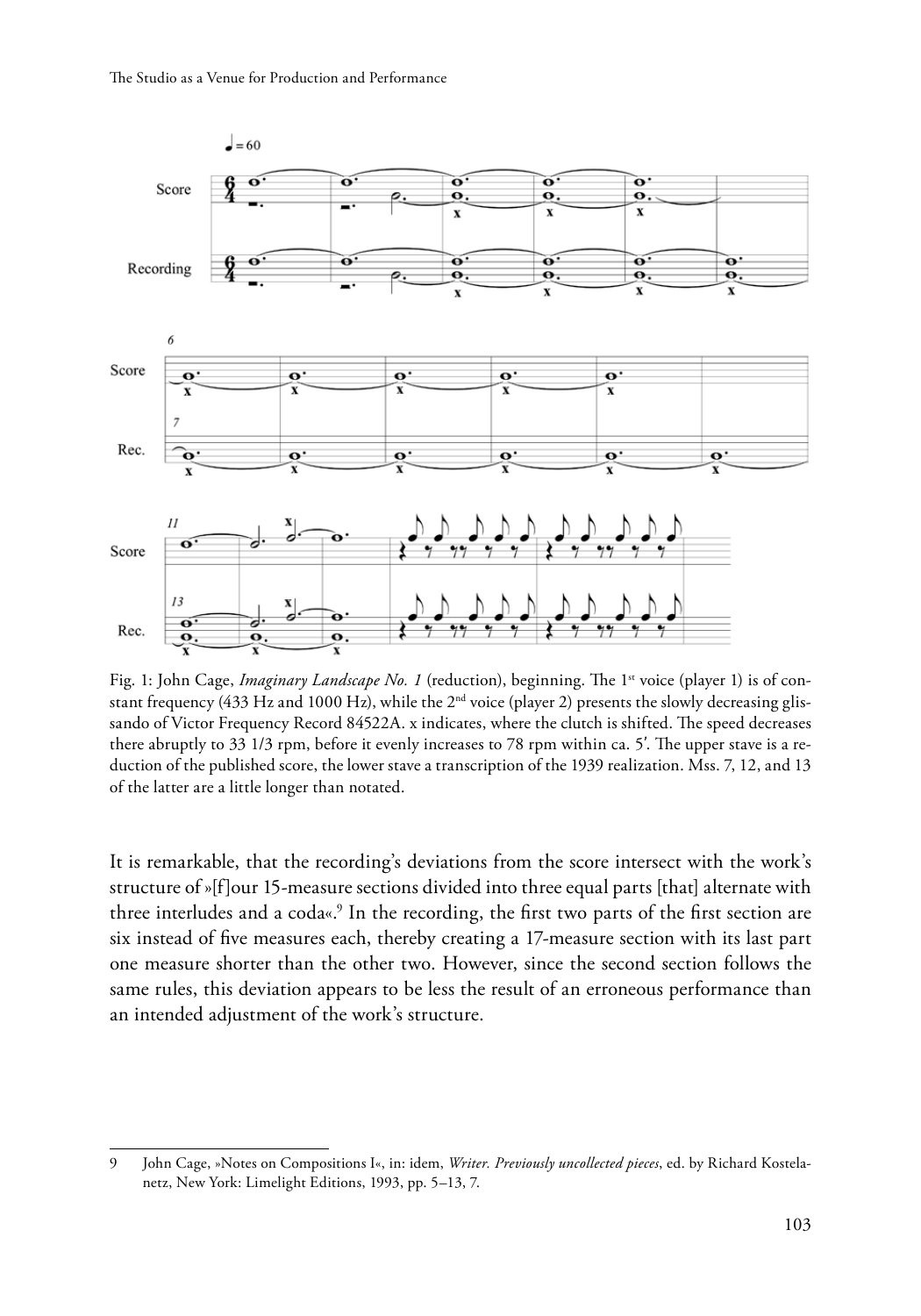

Fig. 2: John Cage, *Imaginary Landscape No. 1*, sonogram of the beginning.

A sonogram reveals the decrease of frequency in the peaks created by player 2 whenever the turntable reaches 78 rpm after the clutch had been shifted, just as one might expect from the decreasing glissando on the record used to perform this part. However, we don't hear the buzzer signals mentioned in the Victor catalogue which should be prominent on record 84522A. Also, in 1939 the performer did not begin his or her part with 33 1/3 rpm as indicated in the score but with 78 rpm, and the needle was certainly not lowered at the beginning of the groove of the record, since this realization of *Imaginary Landscape No. 1* begins with 3,500 Hz and not with 10,000 Hz.

These observations address the work concept of music for fixed media between an artistic object that conceals its genesis, and a recorded realization with all its implications of score, interpretation and performance. It looks like Cage deliberately questioned his highly formalized score while working in the studio and introduced considerable changes. One of the original players might have recorded those changes: A score manuscript carries pencil annotations in a hand different from Cage's that mostly serve as an explanation of musical notation for an untrained musician. At the beginning of the  $2<sup>nd</sup>$  player's part it reads »start on 9 (move on to notes 6 / 10 / 10 / 6 / 6 / 10 / 6 / 6 / 4 / 30 [)]«.<sup>10</sup> The first entrance of this part is one beat after the  $9<sup>th</sup>$  from the very beginning. The following nine numbers ranging from four to ten might refer to the nine instances the player needs to operate the clutch (according to the score, not the recorded realization). Their variation might be re-

<sup>10</sup> John Cage Music Manuscript Collection at New York Public Library, JPB 94-24 Folder 46.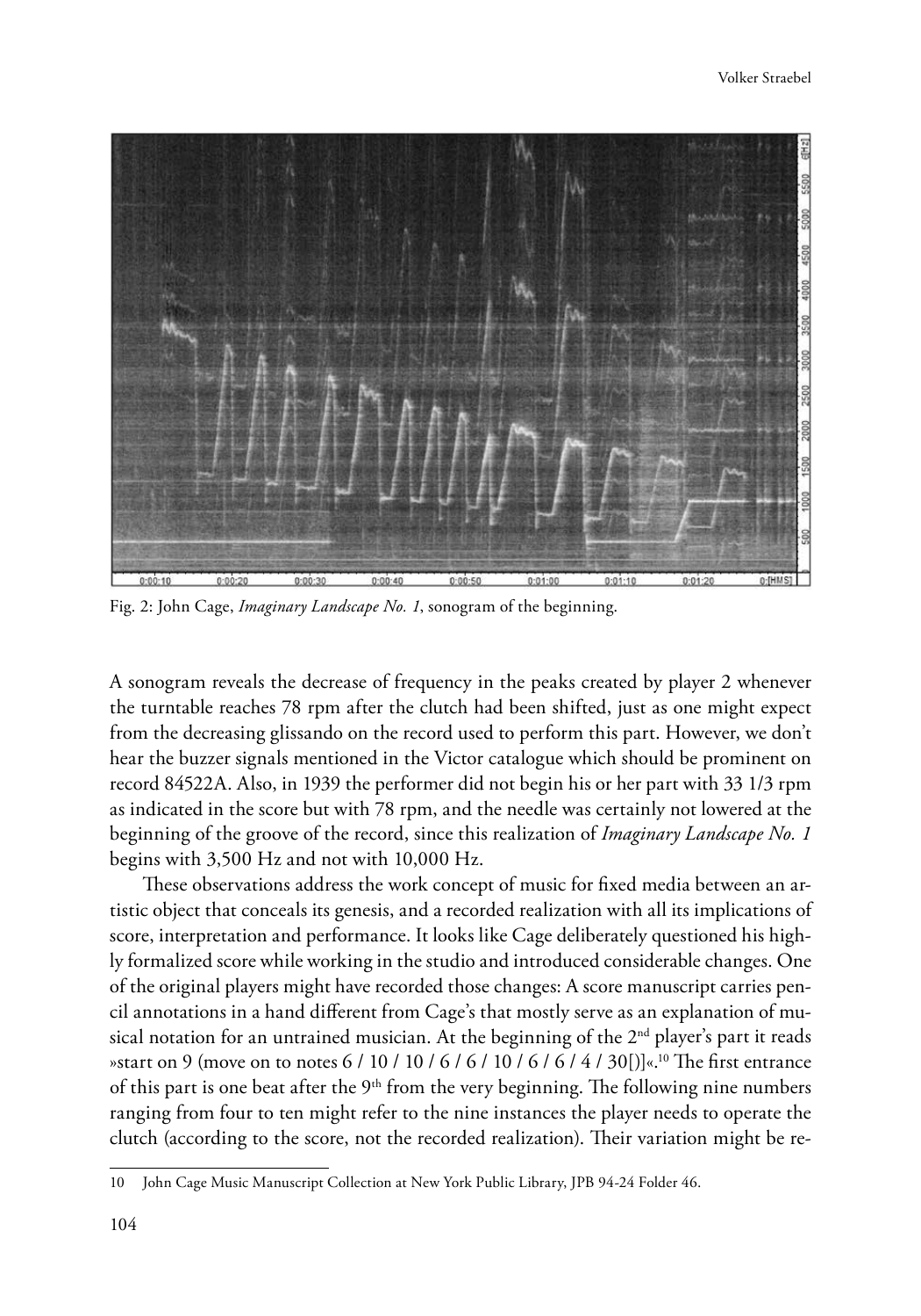lated to the varying time between those operations in the recording. The closing number 30 finally is the number of beats in each five-measure part of the opening section.

### II

After fruitless attempts to establish a center for experimental music in the early 1940s – the published version of *The Future of Music: Credo* needs to be understood as a product of Cage's grant-writing efforts at this time – Cage returned to electronic music production in late 1951. At the Artists' Club in New York, Cage had met Louis and Bebe Barron, who were running a recording studio at 9 West 8<sup>th</sup> Street. The Barrons published recordings of Anaïs Nin, Henry Miller, Tennessee Williams, and Aldous Huxley on their own label *Sound Portraits*, and Louis Barron was experimenting with electronic sound production by means of circuitry. Influenced by Norbert Wiener's concept of cybernetics, Barron referred to his circuits as creatures whose reactions to his live manipulations were recorded on tape. These recordings were later altered by changing speed, filtering, or creating loops.

In January 1952, Cage hired the Barrons for the production of his *Imaginary Landscape No. 5*. The score »for making a recording on tape, using as material any 42 phonograph records« is notated on graph paper, indicating up to eight layers of pre-recorded sound to be superimposed. The instructions continue: »Each graph unit equals three inches of tape (15 inch per second), equals 1/5 second. The numbers below outlined areas refer to amplitude: soft (1) to loud (8) […]. A dot indicates change of record. […] The record, used in performance, may be tape or disc.«



Fig. 3: John Cage, *Imaginary Landscape No. 5*, first page. New York Public Library, John Cage Music Manuscript Collection, JPB 94-24 Folder 173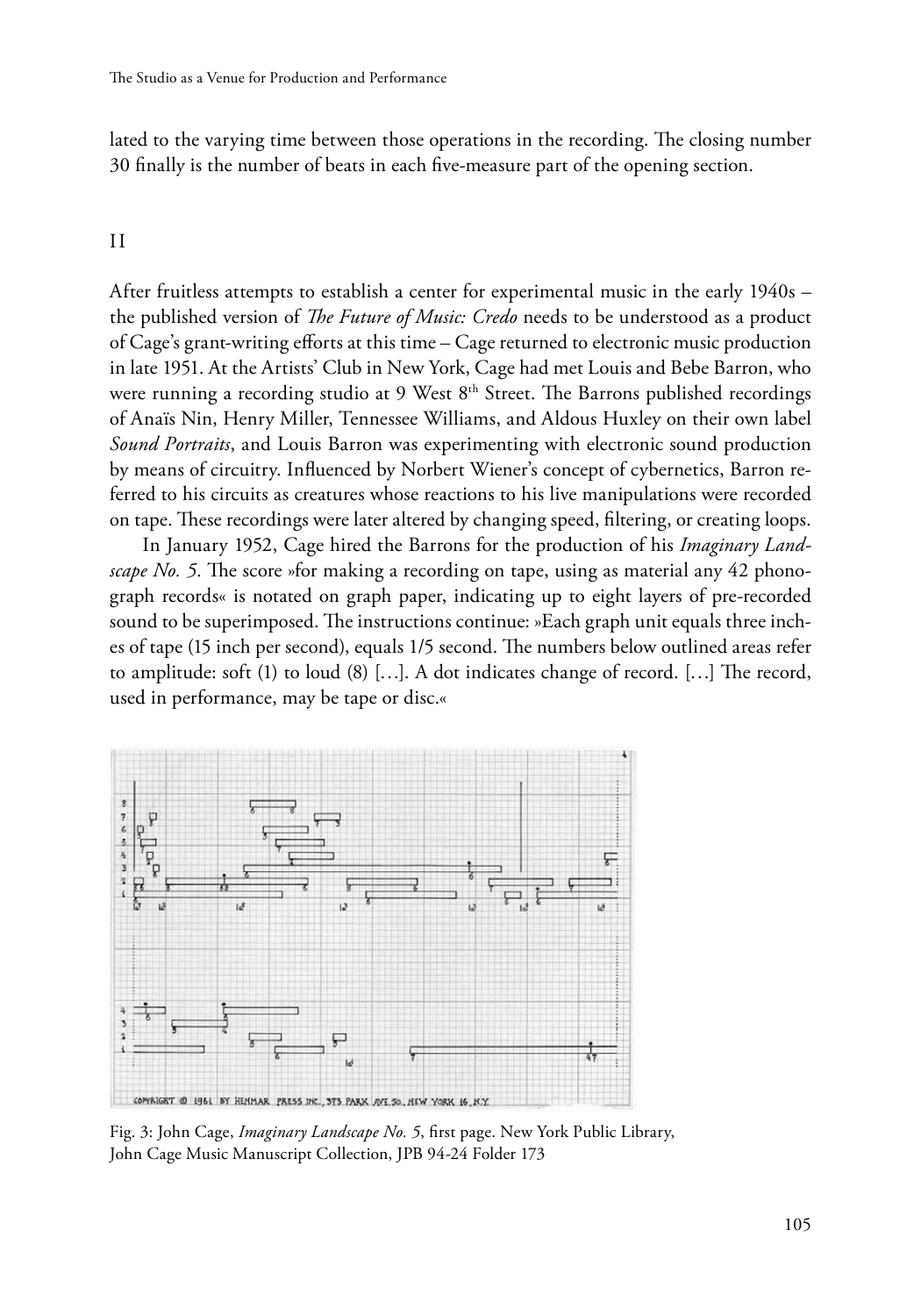# In a letter to Pierre Boulez, Cage claimed

»the phonograph piece was done in 18 hrs. because it was needed for a dance program [by Jean Erdman]. And since it is on tape it brought about my present connection with Louis and Bebe Barron who are sound engineers. David Tudor helped make this first piece and so enjoyed the work that he said he would prefer to do such work to teaching, as far as making a living was concerned«.<sup>11</sup>

In a 1995 interview, David Tudor described to me the production of *Imaginary Landscape No. 5*.

»The score was actually performed in the studio. I'm sure there was no manipulation of the tape. It was simply assembled. […] I was at a console. If the numbers were from one to eight, it had to deal with a specific piece of the Barron's equipment. So that must have been an indication one to eight.  $[...]$  It wasn't prerecorded and then the amplitude arranged [...]. It was done live in the studio.« $12$ 

Tudor remembered also two turntables being used. Somebody would switch back and forth between the two when a change of record occurred in one layer. For a section of silence, Tudor would adjust the volume dial to zero. Afterwards, the separately recorded layers were superimposed. Tudor »[didn't] remember a tape operation, in order to realize this piece. You would have to cut sections of tape, and splice them together. That was not done«.13



Fig. 4: Louis and Bebe Barron at their New York studio, 1956. Photo by Walter Daran. © Getty Images/W. Daran/TIME & Life Images.

<sup>11</sup> Pierre Boulez and John Cage, *The Boulez-Cage Correspondence*, ed. by Jean-Jacques Nattiez, trans. by Robert Samuels, Cambridge, New York: Cambridge University Press, 1993, p. 130 (letter 38, summer 1952).

<sup>12</sup> David Tudor, interview with the author, Stony Point, NY, August 3, 1995.

<sup>13</sup> Ibd.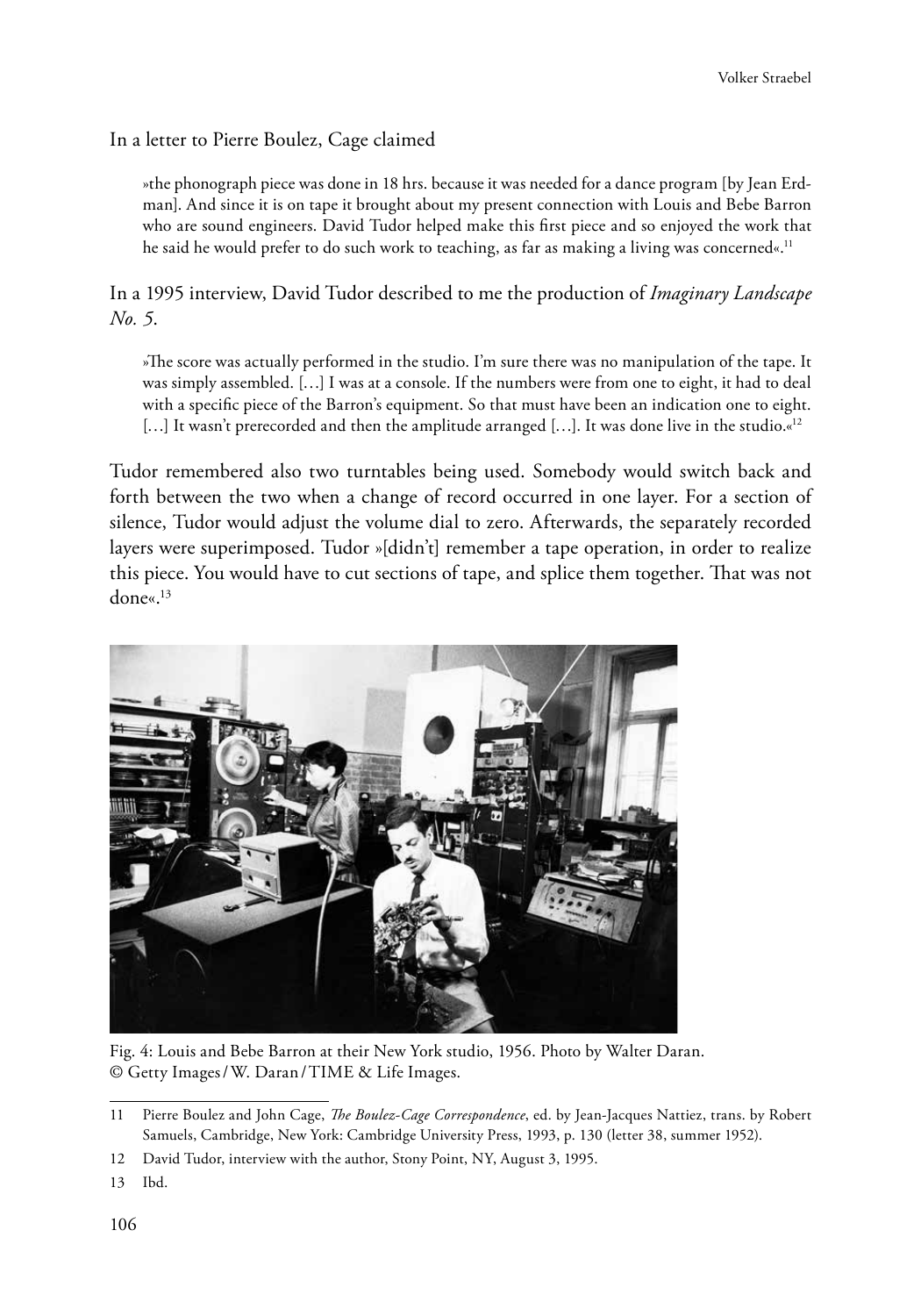Despite Tudor's poor health at the time of the interview and the long interval of more than 50 years between event and report, Tudor's recollections were very precise. Given the fact that the piece was produced in just 18 hours, it is very likely that time-consuming operations like transferring records on tape, adjusting dynamics, cutting tape, assembling and splicing tape were avoided. With *Imaginary Landscape No. 1*, Cage had become familiar with turning a live performance into a piece for fixed media. In the case of *Imaginary Landscape No. 5*, however, the three-minute piece had to be performed eight times, layer by layer, to create material to be superimposed.

The tape of *Imaginary Landscape No. 5* had been considered lost since Jean Erdman left her New York apartment for Hawaii in 1995.14 I was able to locate a tape labeled *Cage – Jazz* in the Barron Electronic Music Archive, that, for reasons of preservation, we are hesitant to play. However, the David Tudor Papers also house a tape labeled »Jazz« in Louis Barron's hand that I was able to identify as Cage's *Imaginary Landscape No. 5*. 15

The tape of *Imaginary Landscape No. 5* is now susceptible to aural analysis. It becomes evident that during silences in a given layer, the respective record keeps playing, if unheard. Here there are no samples being stopped and restarted, but a continuous recording is either being amplified or muted. This anticipates the structure of pieces like *Cartridge Music* (1960), where, when used as a live-electronic addition to *Atlas Eclipticalis* (1961/62), an instrumental performance is observed and amplified at certain times, regardless whether the musician is producing sound or not.

The tape of *Imaginary Landscape No. 5* also helps to gain a better understanding of the choreography *Portrait of a Lady* by Jean Erdman for which the music had been commissioned. Erdman prepared a list of 27 situations or emotions to be expressed in the course of the piece of only three minutes duration,<sup>16</sup> thereby, according to a review of the premiere, »portraying a not too respectable lady of an ancient profession«.<sup>17</sup> To inspire the creation of the dance, Jean Erdman hat been using jazz records:

»In the studio, I had found myself repeating certain movements in both dynamics and directions in space. Exactly how they followed each other I purposely never »set‹, but rather allowed the »present moment‹ to take charge. […] John had often expressed his dislike of Jazz music, but when I asked him if he would consider composing a piece for a new dance I was inventing by strictly maintaining improvisation throughout the work, he said, ›just let me have all those 78speed records to work with  $\dots$  [...] The first performance at Hunter Playhouse on my Dance Concert required special,

<sup>14</sup> The John Cage Trust keeps an audio copy of an interview that William Fetterman conducted with Jean Erdman during which Erdman played her copy of the tape to a microphone. The sound quality of this document does not qualify for concert performance. Cf. William Fetterman, *John Cage's Theatre Pieces. Notations and Performances*, Amsterdam: Hardwood, 1996.

<sup>15</sup> Getty Research Institute, The David Tudor Papers, accession no. 980039, Series X. Audio recordings, R313. The tape is now available on rental from C. F. Peters, New York.

<sup>16</sup> Cf. Jean Erdman papers, 1925–2001, New York Public Library, (S) \*MGZMD 170, Box 15, Folder 7.

<sup>17</sup> L[ouis] H[orst], »Jean Erdman and Dance Company. Hunter Playhouse, January 18, 1952«, in: *Dance Observer*, vol. 19 (1952), p. 40.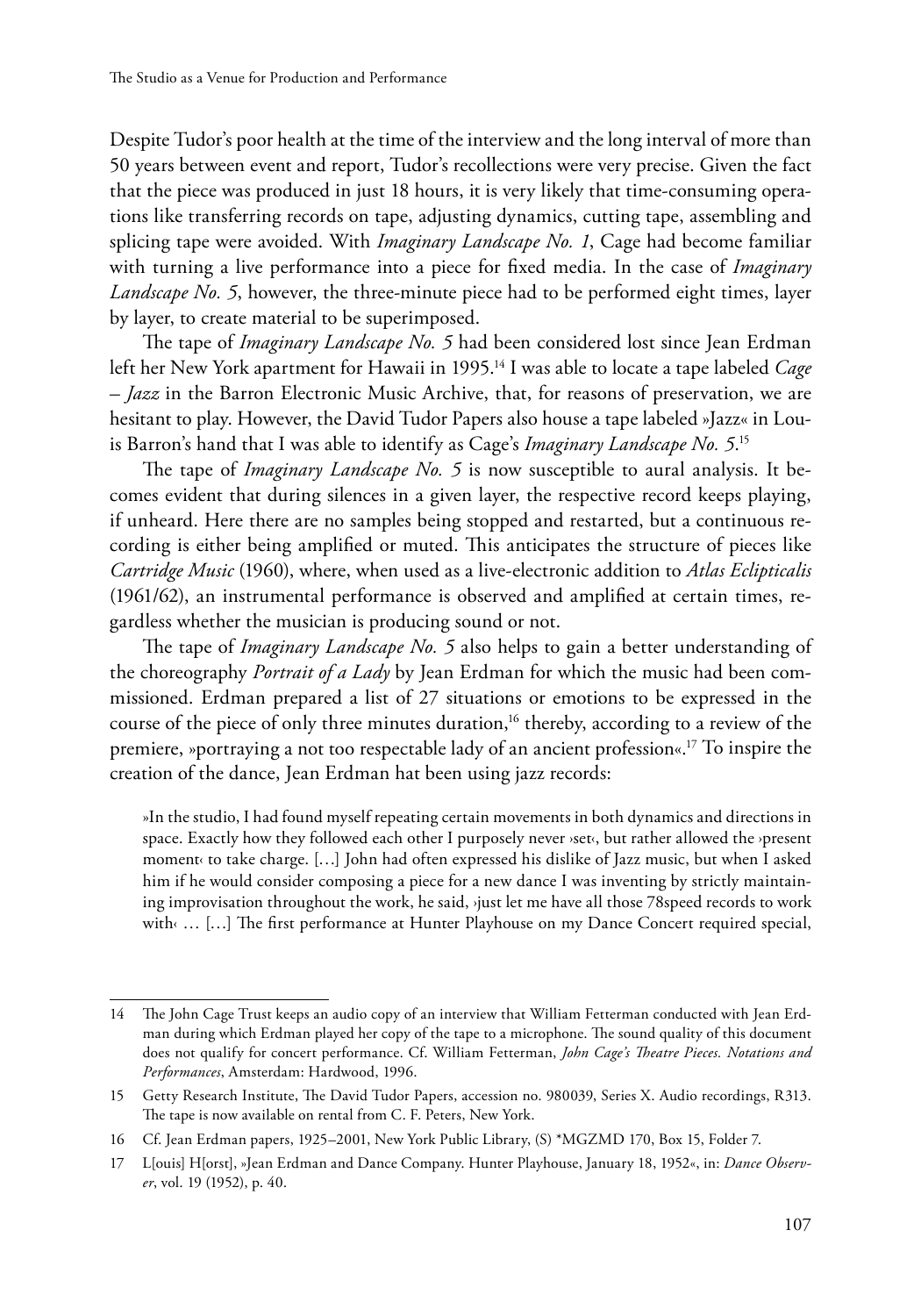giant loudspeakers in order to encompass the huge range of loud and soft sound that John had recorded.«18

#### III

After having produced *Imaginary Landscape No. 5*, Cage tried again to raise funds for an institutional structure to foster electronic and experimental music. A proposal located at the Barron Electronic Music Archive describes the focus as »the making of music directly upon a recording medium, eliminating the necessity of a musical score and its interpretation by a performer«. Considering the performative aspects obvious in the creation of *Imaginary Landscape Nos. 1* and *5*, the desire to eliminate the performer from the production of fixed media works is quite a change of perspective. If Cage had actually aimed for music created without mediating performance and interpretation directly on, for and with recording media, he never would have been able to reach this goal. The first piece realized during the course of *Project: Music for magnetic tape*, eventually funded by Paul Williams, was Christian Wolff's *For Magnetic Tape* (1952), which Christian Wolff scored while studying in Boston. He would send sections of the piece together with increasingly extensive lists of sounds to Cage for realization at the Barron studio.



Fig. 5: John Cage, Index card with description of the source sounds of *Williams Mix*, December 12, 1952. Barron Electronic Music Archive.

Cage's own *Williams Mix* finally was composed in such a complex manner, that the preparation of a score was a necessary part of the creation process. The more than 350 sounds requested by Cage were created, which is recorded according to categories, mixed, and/or

<sup>18</sup> Jean Erdman, letter to Volker Straebel, November 17, 1995.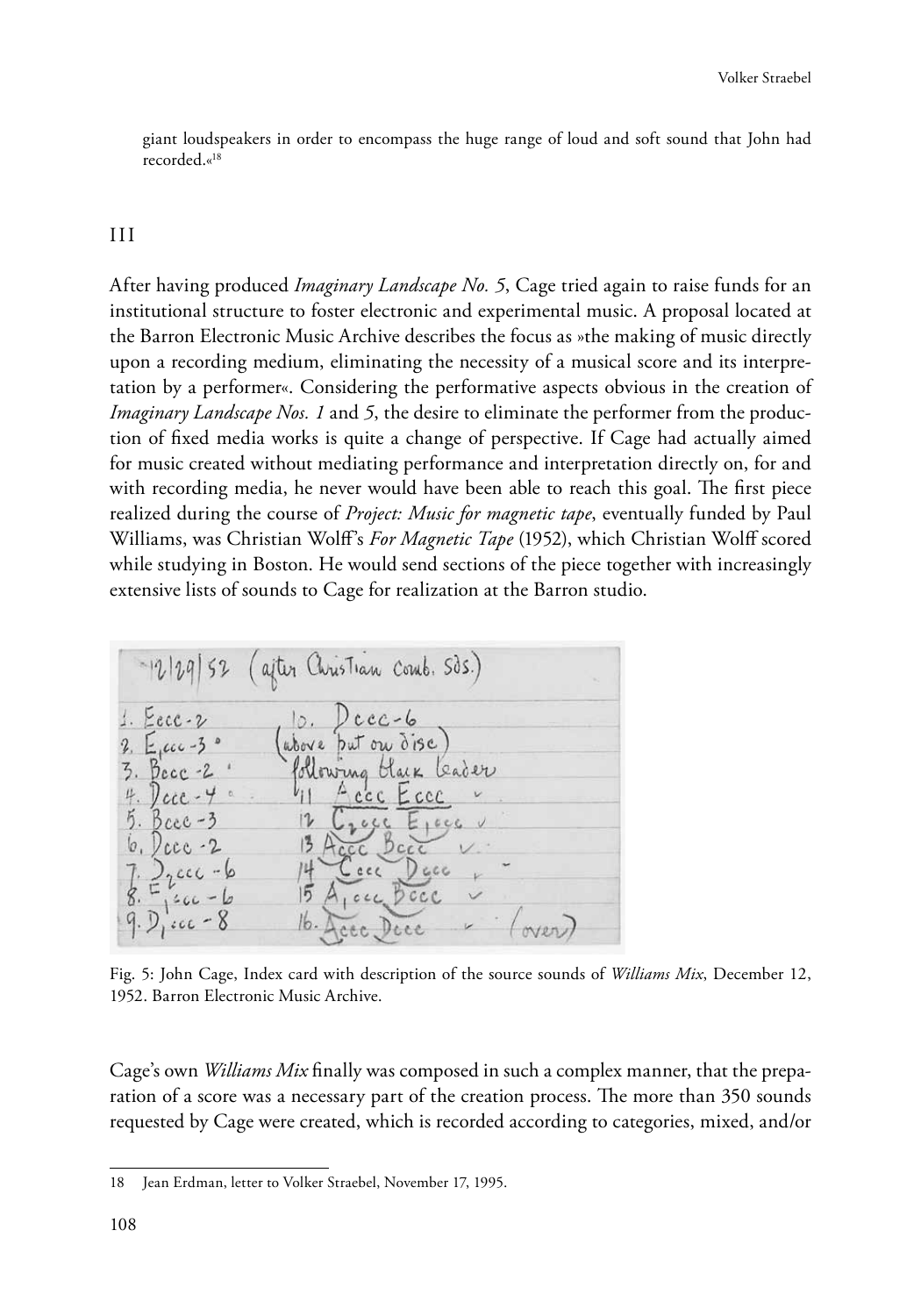transformed by the Barrons in their studio, while John Cage, David Tudor, Earle Brown and various assistants were assembling the eight single-track tapes by cutting and splicing. Therefore, not only the composition, but also the realization of *Williams Mix* by several people at different locations fulfilling different tasks at the same time depended on the existence of the score.

Soon after preparing the proposal for *Project: Music for magnetic tape*, Cage adjusted his attitude towards the realization of electronic music compositions. He discovered that the eight mono tape-machines required for the eight-channel pieces created in the *Project* would never run in sync, and even starting them simultaneously – four performers pressed two start keys each – turned out to be impossible:

»It has been impossible with the playing of several separate tapes at once to achieve perfect synchronization. This fact has led some towards the manufacture of multiple-track tapes and machines with a corresponding number of heads; while others – those who have accepted the sounds they do not intend – now realize that the score, the requiring that many parts be played in a particular togetherness, is not an accurate representation of how things are. These now compose parts but not scores, and the parts may be combined in any unthought ways. This means that each performance of such a piece of music is unique, as interesting to its composer as to other listeners.«19

One year after this was written, in 1958, John Cage composed his next work involving magnetic tape: *Fontana Mix*. The score provides a »musical tool« to create a new tape piece or to alter or perform existing material created by Cage, and »is not limited to tape music but may be used freely for instrumental, vocal or theatrical purposes«.<sup>20</sup> With this, Cage not only accepted the performative aspects of electronic music production in the studio, but radically extended his changed approach to the situation of the performance of music for fixed media.

<sup>19</sup> John Cage, »Experimental Music« [1957], in: idem, *Silence. Lectures and Writings*, Hanover, NH: Wesleyan University Press, 1961, pp. 7–12, 11.

<sup>20</sup> John Cage, *Fontana Mix* [1958], New York: Henmar Press / C. F. Peters, EP 6712, 1960.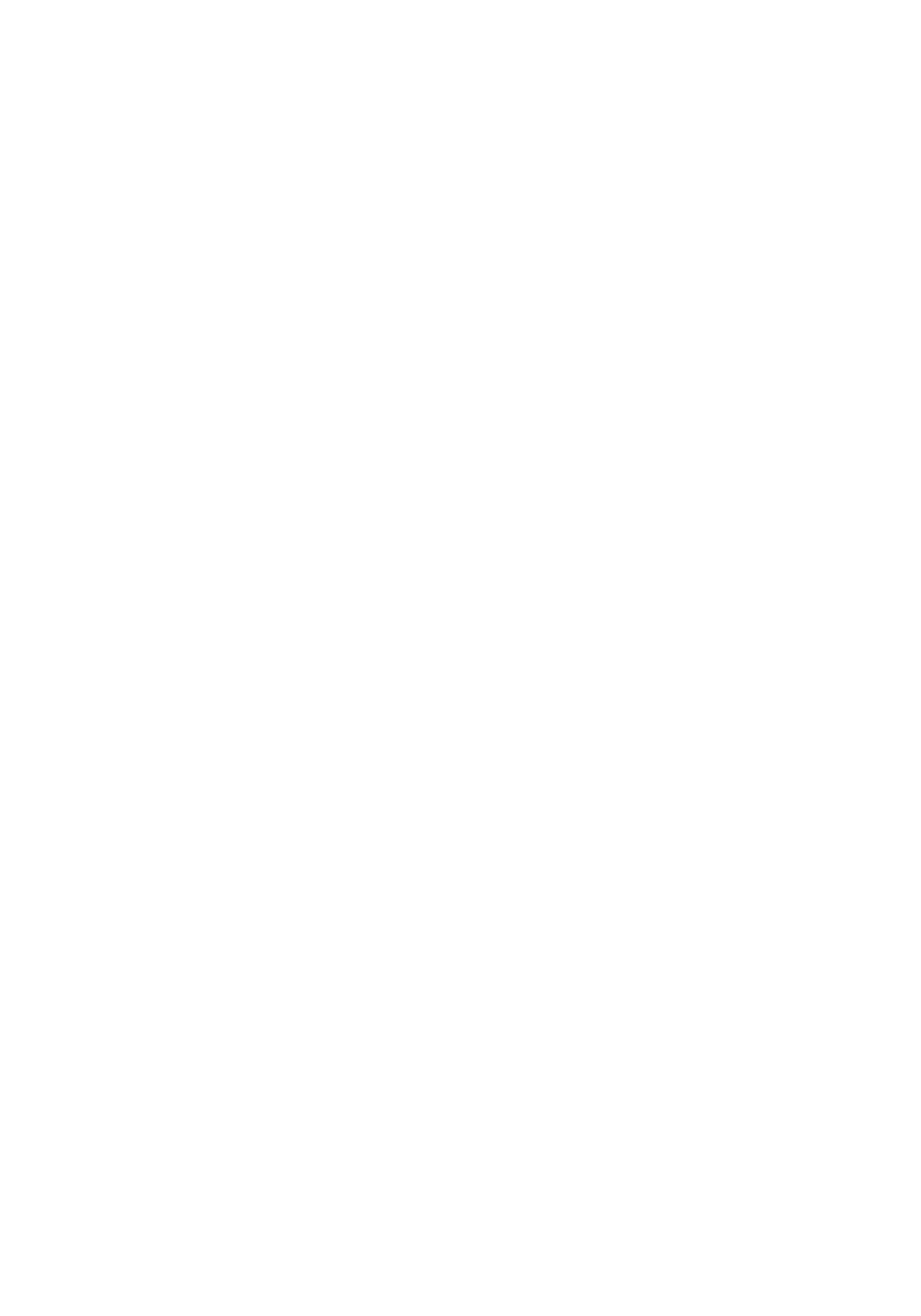Cage & Consequences

Julia H. Schröder Volker Straebel (Hg. /eds.)

SONDERDRUCK | OFFPRINT